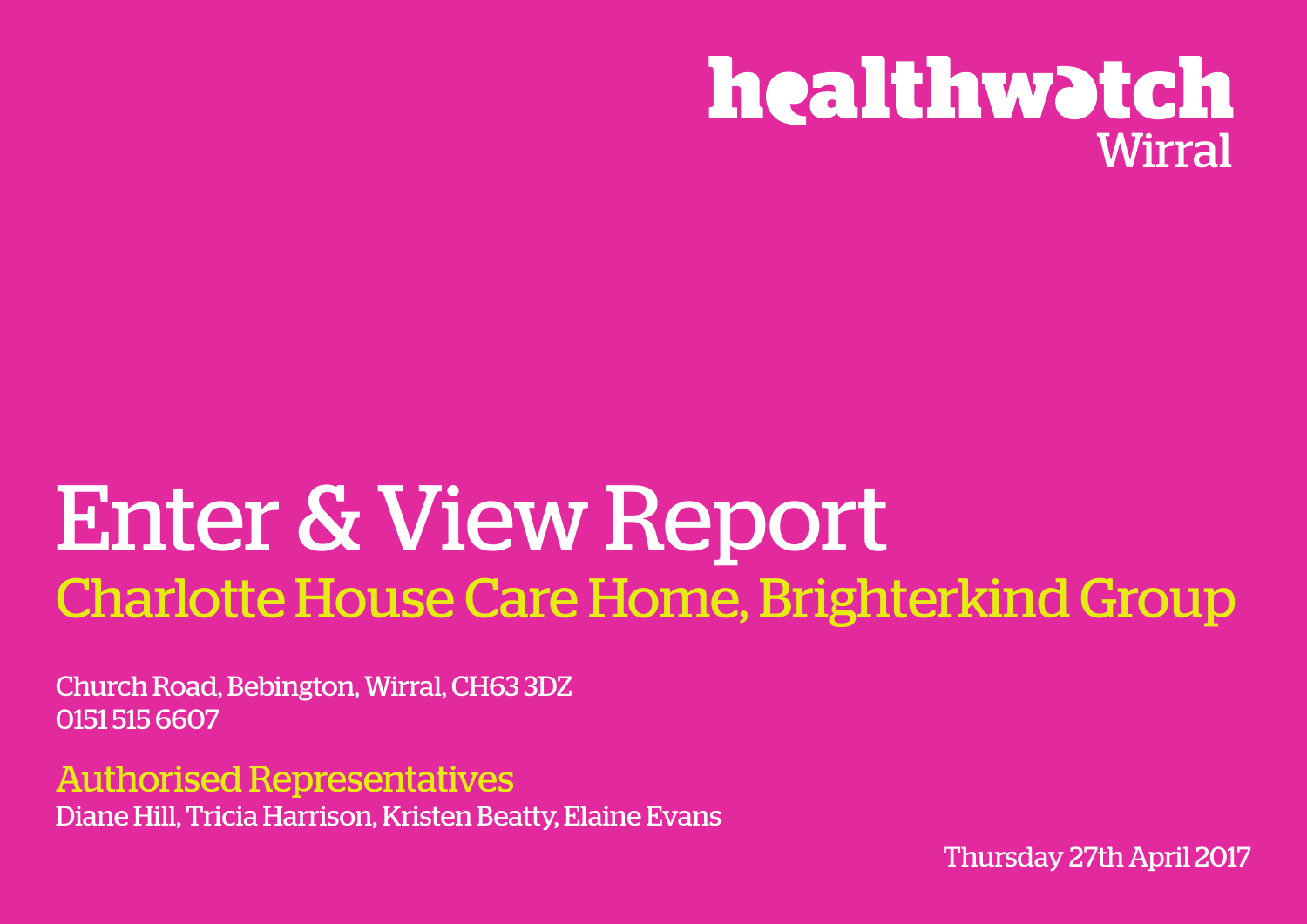## What is Enter & View?

Part of the Healthwatch Wirral work **Acknowledgements** programme is to carry out Enter and View visits. Local Healthwatch Representatives carry out these visits to health and social care services to find out how they are being run and make recommendations where there are areas for improvement.

The Health and Social Care Act 2012 allows local Healthwatch Authorised Representatives to observe service delivery and talk to service users, their families and carers on premises such as hospitals, residential homes, GP practices, dental surgeries, optometrists and pharmacies.

Enter and View visits can happen if people tell us there is a problem with a service but, equally, they can occur when services have a good reputation – so we can learn about and share examples of what they do well from the perspective of people who use the service first-

#### hand.

Healthwatch Wirral would like to thank the management, residents, carers and staff at **Charlotte House Care Home** who spent time talking to us about the home.

Please note that this report relates to findings observed on the specific date and time of the visit. Our report is not a representative portrayal of the experiences of all service users and staff, only an account of what was observed and contributed at the time.

The visit also takes into consideration the fact that some of the residents spoken to may have an illness and/or disability, including dementia, which may have an impact on the information that is provided.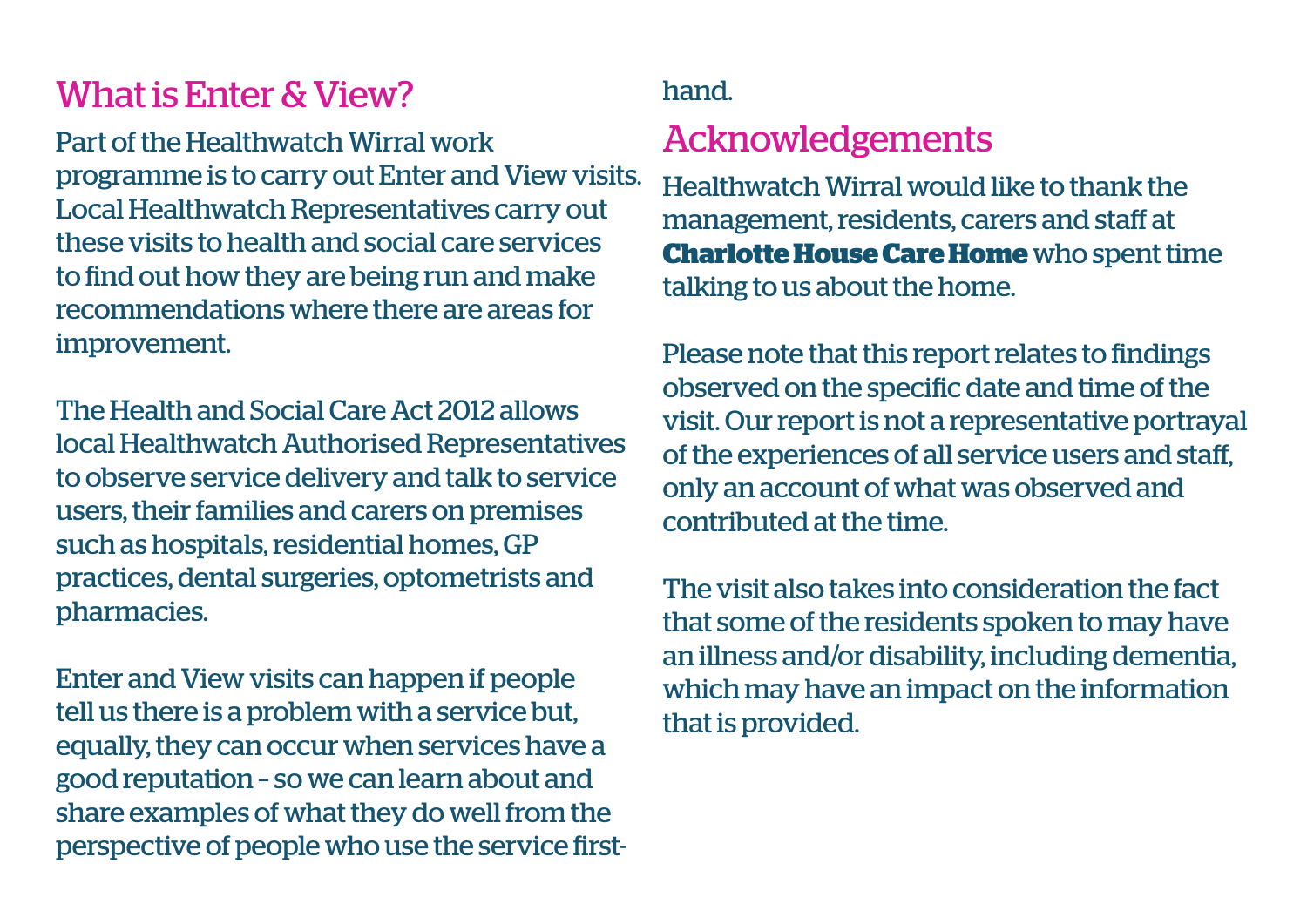## Type of Visit Undertaken

### **General Profile**

Charlotte House is a 72 bedded Care Home located in a quiet residential area of Bebington in Wirral. It offers residential and nursing care for residents in a purpose built modern building.

#### **Purpose of Visit**

Familiarisation

**Type of Enter & View Visit Undertaken** Announced Visit

#### **Methodology**

The visit is not designed to be an inspection, audit or an investigation, rather it is an opportunity for Healthwatch Wirral to get a better understanding of the service by seeing it in action and talking to staff, service users and carers/relatives. Healthwatch Wirral seeks to identify and disseminate good practice wherever possible. However, if during a visit Healthwatch Wirral identifies any aspects of a service that it has serious concerns about,

then these concerns are to be referred to the appropriate regulator or commissioners of the service for investigation or rectification. Any safeguarding issues identified will be referred to the Local Authority and/or Commissioner for investigation.

The rectification of less serious issues may be directly with the service provider. The Enter & View visits are a snapshot view of the service and findings are reported based at the time of the visit.

Enter and View visits are conducted in a way that works in accordance with Wirral Safeguarding Adults Combined Board's principles and procedures. Information will be shared accordingly in order to safeguard adults at risk on Wirral and promote quality of local services.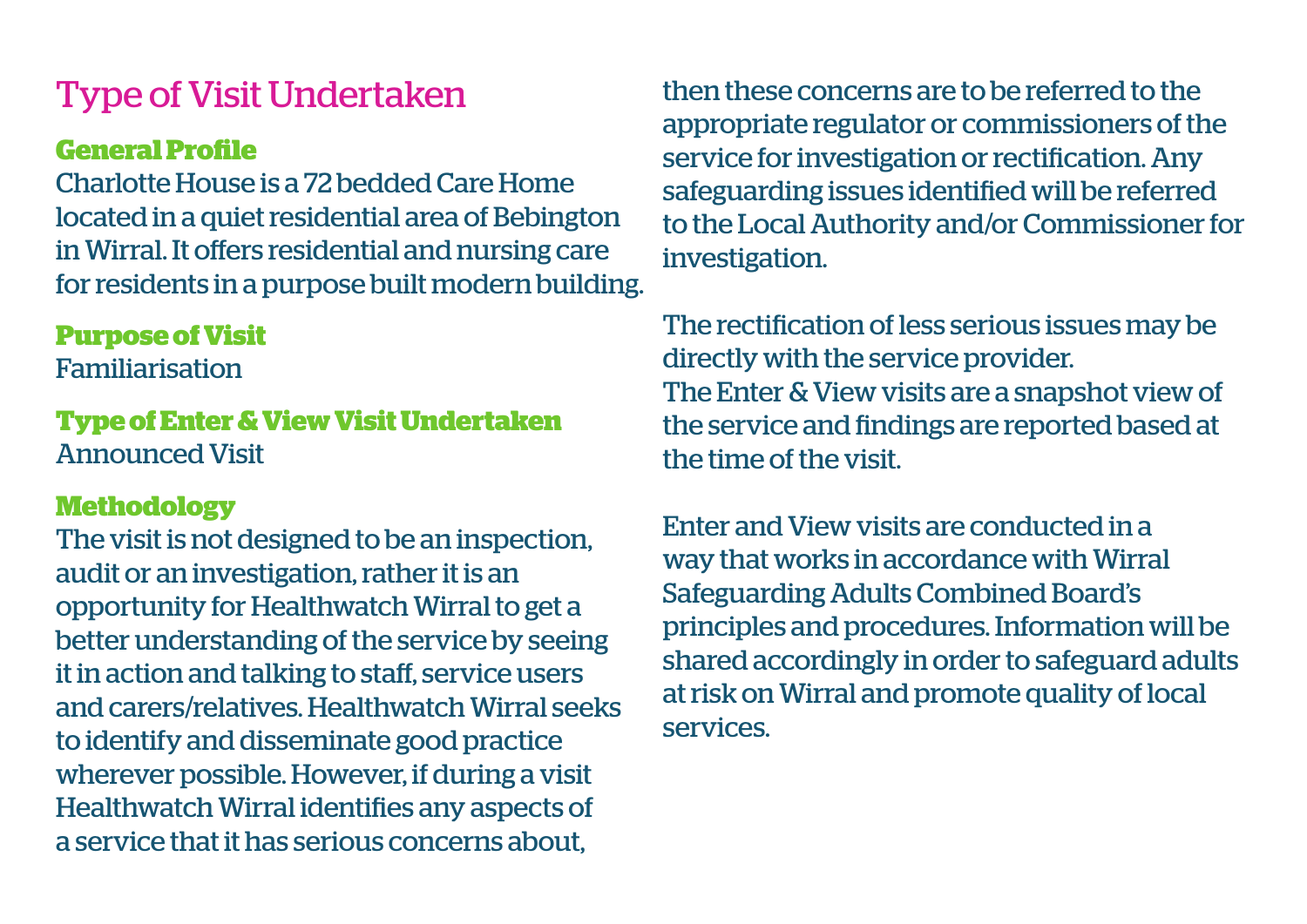### Discussions, Findings and **Observations**

On entering the property, the new Manager was welcoming and very willing to answer our questions. The previous Manager had recently left their employment and the Home will be required to re-register the new Manager with CQC. We were asked to sign in before being escorted to the office on the ground floor where we were joined by the Regional Manager to have a discussion about the home.

The Manager informed us that she had very recently taken up the post at the home. We were told that Charlotte House is one of the 72 homes owned by Brighterkind. It can accommodate 72 residents in single rooms all with en-suite facilities. Charlotte House provides both residential and nursing care and the residents are mixed. The management are currently reviewing this arrangement. They would like to set up the second floor to accommodate nursing care residents. At the time of our visit

there were 56 residents living at the home.

Accommodation is provided over 3 floors and a passenger lift is available for people to move safely between floors. There is a new 12 bed unit which is due to be opened. The home provides IMC Winter Pressure beds when required. This is a scheme to support the local Hospital Trust. The scheme enables the Trust to free up hospital beds by discharging patients to these beds for rehabilitation and re-ablement assessment before being discharged home.

The Regional Manager reported that there had been several Managers in post recently and that some staff had left last December.

We were informed that the home is looking to recruit a Team leader and Clinical Lead.

It was reported that the CEO of Brighterkind is very supportive and that their Human Resources department have regular meetings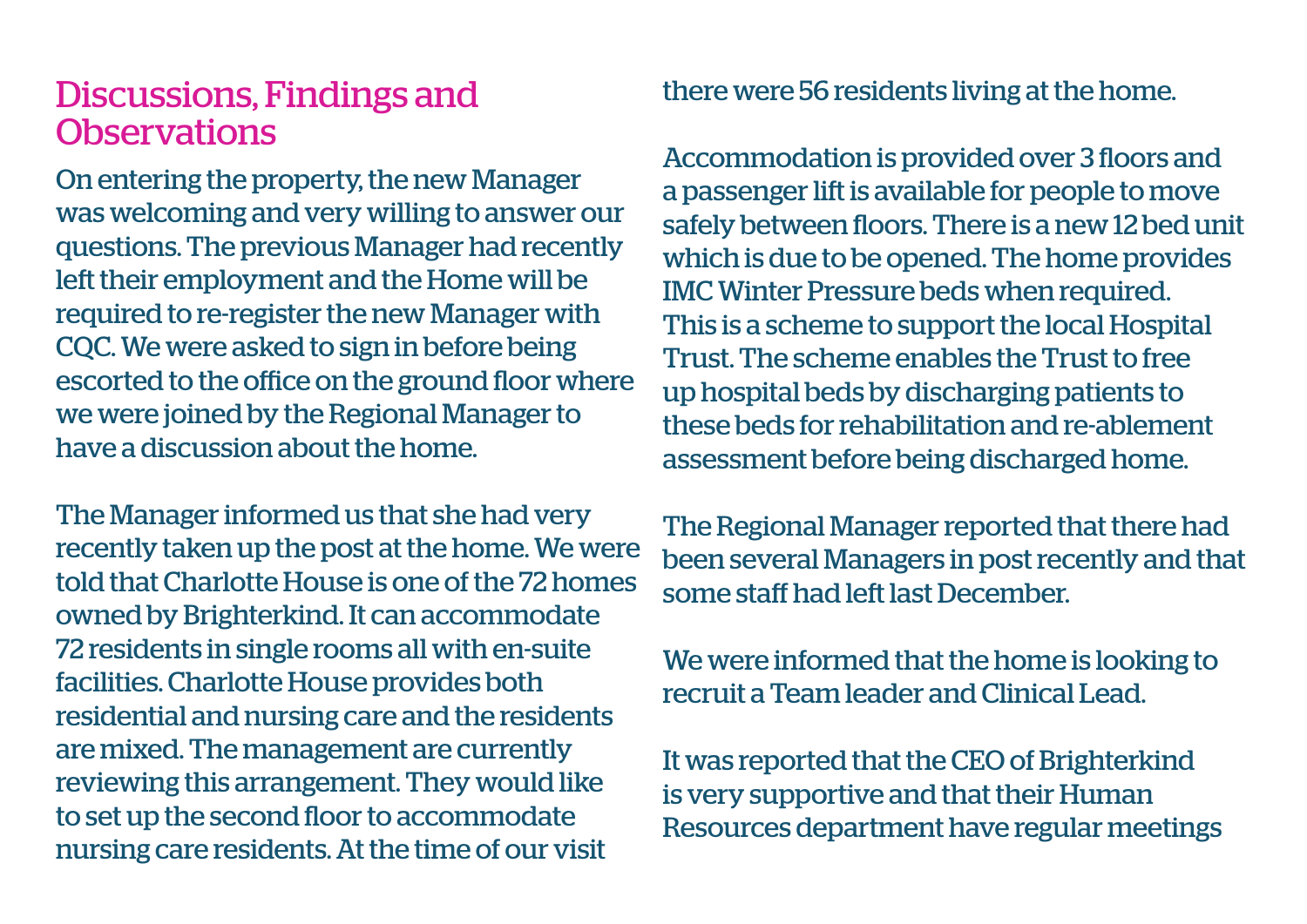with the homes that the company owns. **Staffing Levels**

#### **Health & Safety**

At the time of the visit, Healthwatch Authorised representatives observed evacuation procedures being practiced by staff.

We were informed that the building and all equipment is checked and maintained regularly either by the Company Property Dept Hub or the maintenance member of staff.

#### **Care Plans**

It was reported that resident care plans were currently being revised to be more person centred and to accurately reflect people's needs and wishes. Residents end of life and preferred place of care are recorded. Falls and any other untoward incidents are recorded in the care plans and relatives would be informed of such.

Residents are permitted to keep their own GP if the practice is agreeable to this arrangement.

**During the day** 2 nurses, 10 carers

### **At Night** 1 RGN plus 3 Care Assistants

The home employs a mix of RGN and RMN qualified nurses.

The home uses their own staff or an approved Agency to cover any shortages.

#### **Training /Induction/ Appraisal**

Staff have induction when they start working at the home.

Staff qualifications include level 2 and 3 in Health and Social Care and level 3 and 5 in Leadership and Management and level 5 in CMI (Chartered Management Institute) Management.

Staff are required to complete mandatory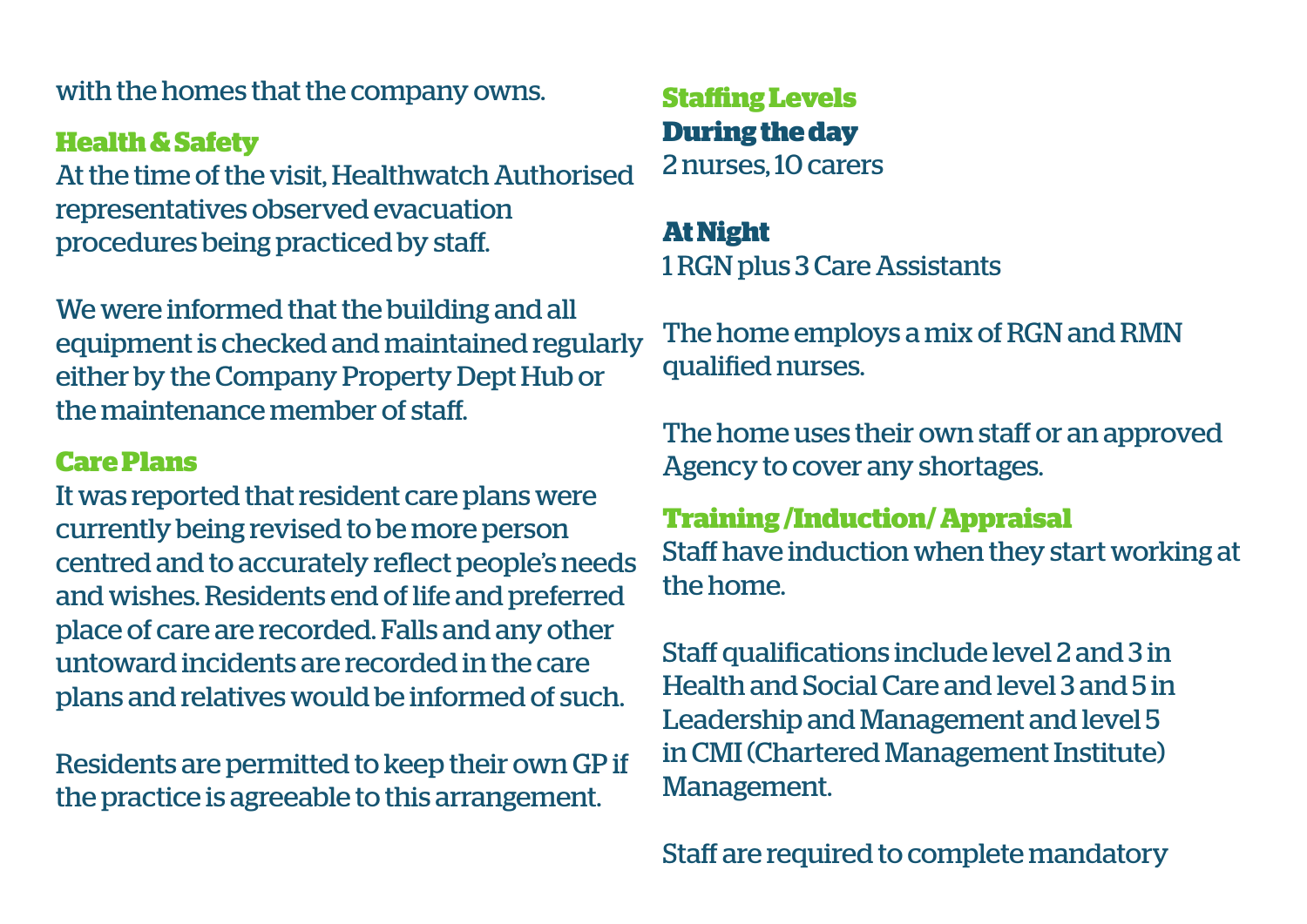training in core subjects which include Health & Safety, Moving and Handling, Nutrition and Food Hygiene, Accredited Food Hygiene, Infection Control, Safeguarding, Mental Capacity Act, DoLS (Deprivation of Liberty Standards), COSHH (Control of Substances Hazardess to Health), Fire Safety Awareness and Fire Drills, Information Governance and Medicines Competencies.

Training is delivered face to face and other training on offer includes Equality and Diversity, Care plans, Bedrails, Falls and all areas of Clinical training.

At the time of our visit the home had not participated in 6 Steps End of Life training. We were informed that Safeguarding and Mental Capacity Act training has made staff more aware.

Staff receive an annual appraisal and supervisions bi- monthly or more often if required. Charlotte House Care Home is committed to providing continual staff development to people employed by them.

#### **Medication**

The home has a Controlled Drugs Policy. Medications are administered and managed by the Registered Nurse. On the day of the visit, Healthwatch Authorised Representatives talked to the nurse responsible for administrating medication at the time. The nurse was not wearing a special red tabard which advises people not to disturb them when conducting the medication round. We were shown the Medication storage room which was locked and secure. The room was tidy and Healthwatch Authorised Representatives noted that the medication fridge temperature log book entries were up to date.

There were, however, a number of boxes full of medication due to be destroyed on the floor which were not stored in the designated containers.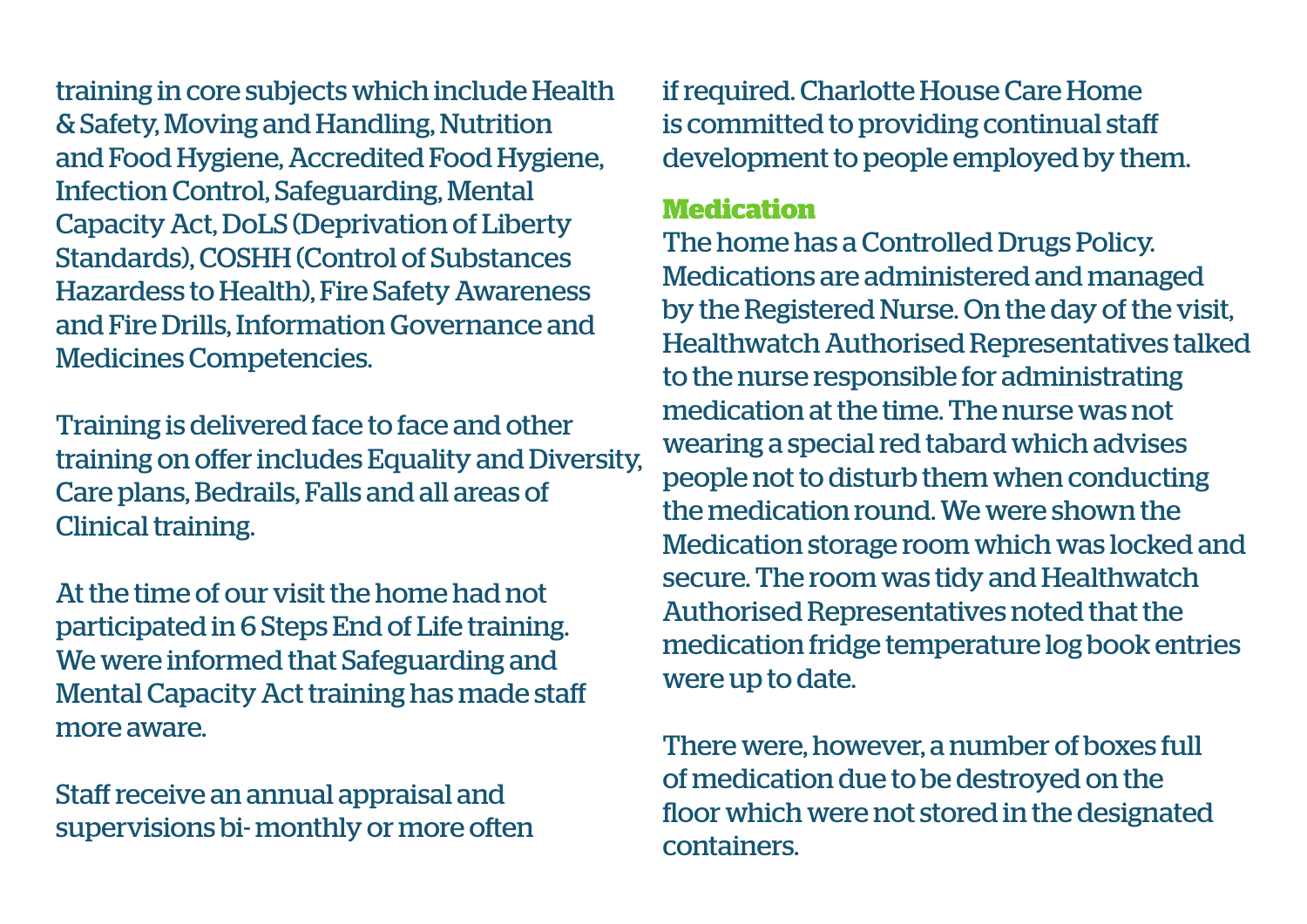#### **Complaints**

The home has a complaints procedure and staff, residents and their relatives are aware of this. The Management manages complaints in the first instance by meeting up with the person/ persons to discuss the issue. If the complaint is not resolved they follow their complaints policy and acknowledge and reply back once investigated. The findings are communicated to the person/persons and this is logged onto Datix and a copy is kept in the Manager's Office.

#### **Committees**

The activities staff at Charlotte House arrange monthly residents and relatives meetings where suggestions, issues or concerns are discussed.

#### **Nutrition and Hydration**

Dietary intake is monitored using the MUST tool (Malnutrition Universal Scoring Tool) Residents are weighed when they arrive at the home and their weight is regularly monitored and

recorded. When applicable, dietary supplements are provided.

All staff are aware of the need for adequate hydration and nutrition for residents, and drinks are offered on a regular basis. Care staff are on hand to assist residents with their dietary needs. Residents are given a good choice of food and staff know individual preferences.

The company regional team dietician trains kitchen staff.

#### **Pressure Ulcers**

The home manages the prevention of pressure ulcers by providing ongoing training to staff, using repositioning and specialist equipment.

#### **Falls**

The home manages falls by conducting falls risk assessments and audits. Residents may be referred to the Falls Team. Falls are recorded in the care plan and in the Datix System.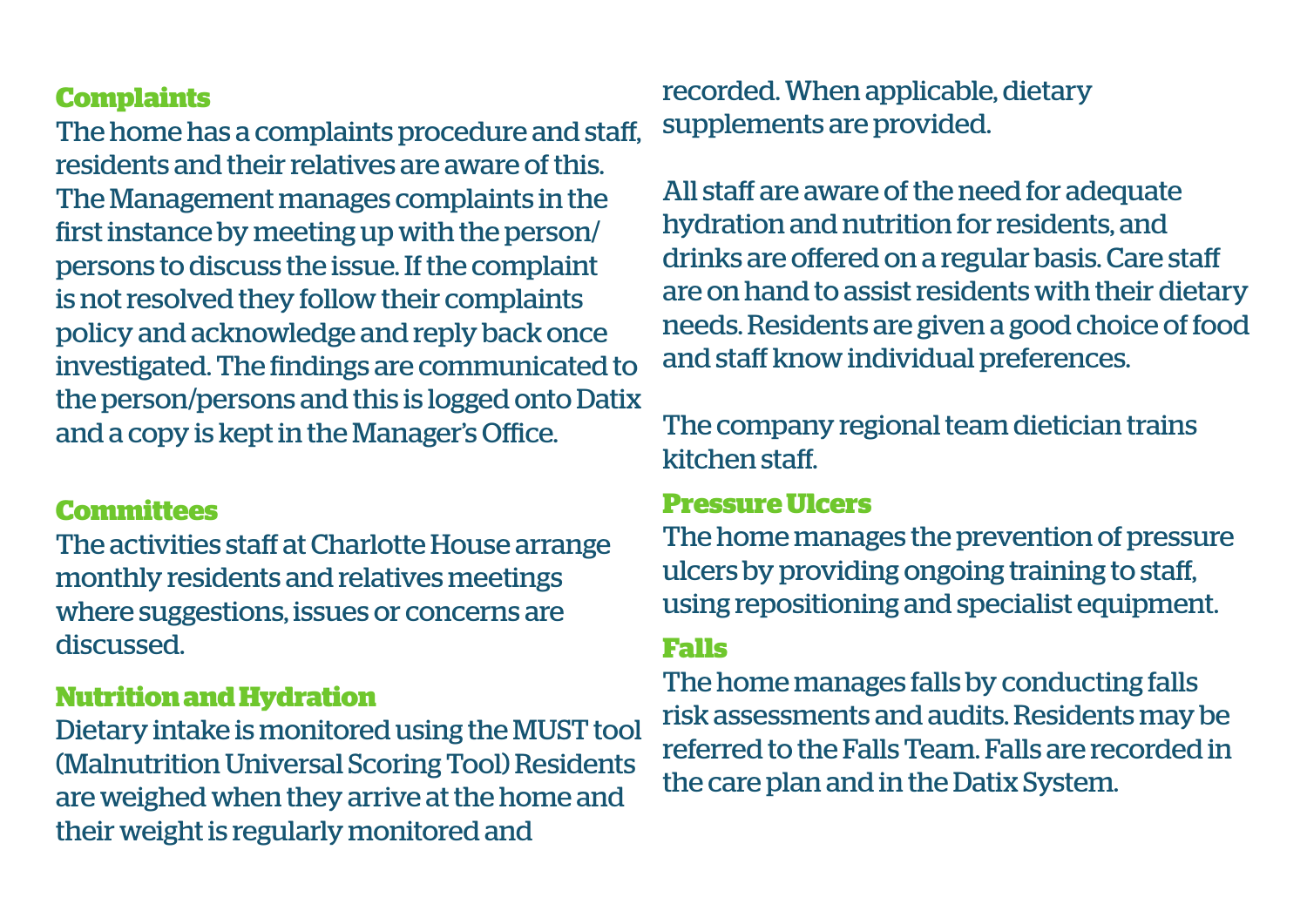#### **DoLS and DNAR's**

The Manager told Healthwatch Authorised Representatives that all residents are assessed before admission and the home follows legal requirements and best practice guidelines. Residents are reviewed depending on needs but normally on an annual basis. Best Interest meetings would be held if required.

#### **Quality**

The home monitors the quality of the service they provide by having a full auditing process which covers all areas including Tissue Viability, Nutrition, Recreation and activities, Health and Safety/Kitchen, HR Finance and Administration, Falls, Continence, Restraint, Maintenance Marketing, Communication, Infection Control, Dementia and Mental Health, End of Life care, Training, Laundry and Housekeeping, Meal Service, Out of Hours GP, Safeguarding and Medication.

#### **Activities**

Two full time Activities Co-ordinators are employed at Charlotte House. Staff and

residents are invited to brainstorm new ideas and residents vote on suggestions so that there is always something available for everyone to enjoy.

The home works in partnership with an organization called OOMPH (which stands for Our Organisation Makes People Happy) an award winning Social Enterprise who provide fun, inclusive and effective exercise and activities for older people.

Residents are also encouraged to pursue their own hobbies if they wish to do so and activities may be geared around the individual.

Extra services offered include hairdressing and beauty therapies as Charlotte House Care Home has its own salon. There is a visiting chiropodist and Vision Care provide ophthalmic services to the home.

The Management are looking at a Caring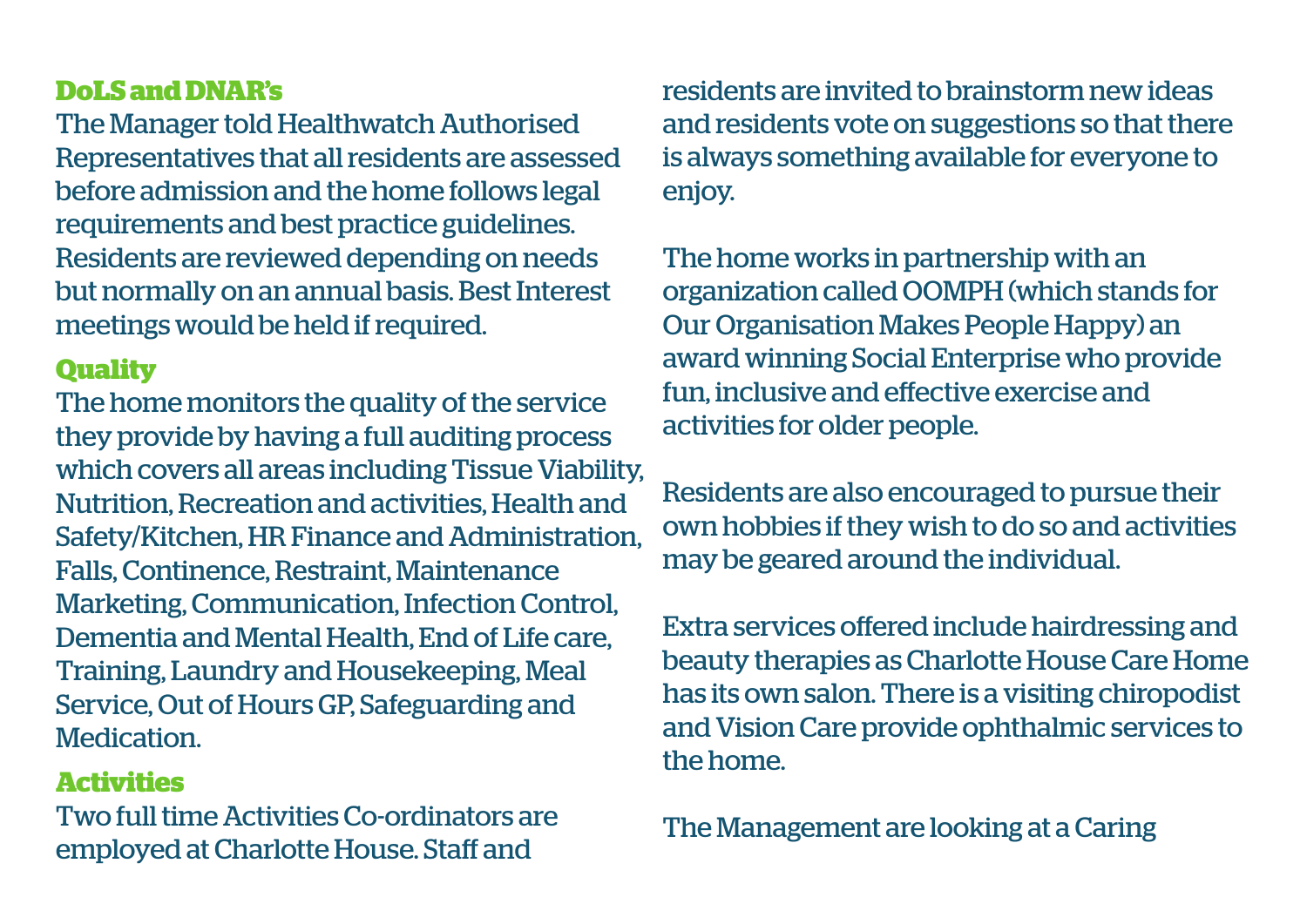Partner\* in dental provision to support residents.

After the discussion with the Regional Manager and the Manager, Healthwatch Authorised Representatives were invited to look around the facilities.

\*The Brighterkind Group team up with some of the country's leading healthcare professionals to offer check-ups in the comfort of a Brighterkind home.

### Environment

#### **Reception**

The reception area was bright and welcoming. There was a signing in book and hand cleanser was available but the dispenser was empty. A leaflet stand and a variety of notice boards displaying information were visible in this area.

#### **Corridors**

The corridors were bright, clean, tidy and fresh. All but one area, which had hoists stored, were free from obstruction. The décor, in a few areas, looked a little tired and some of the

carpets were stained. Handrails were provided to aid the residents. Information boards displayed what activities were available daily.

Healthwatch Authorised Representatives observed that staff were readily available to help residents go about their daily lives. Health and Safety equipment checks appeared to have been completed on fire extinguishers and items of equipment viewed.

#### **Lift**

The lift was of a good size to accommodate trolleys, walking frames and wheelchairs. It was well lit, clean and fresh. Electronic verbal instructions were given to aid people using the lift.

#### **Lounge Areas**

All rooms viewed were furnished and decorated to a good standard and were comfortable and homely.

#### **Dining Rooms**

The dining room viewed was furnished and decorated to a good standard. The tables were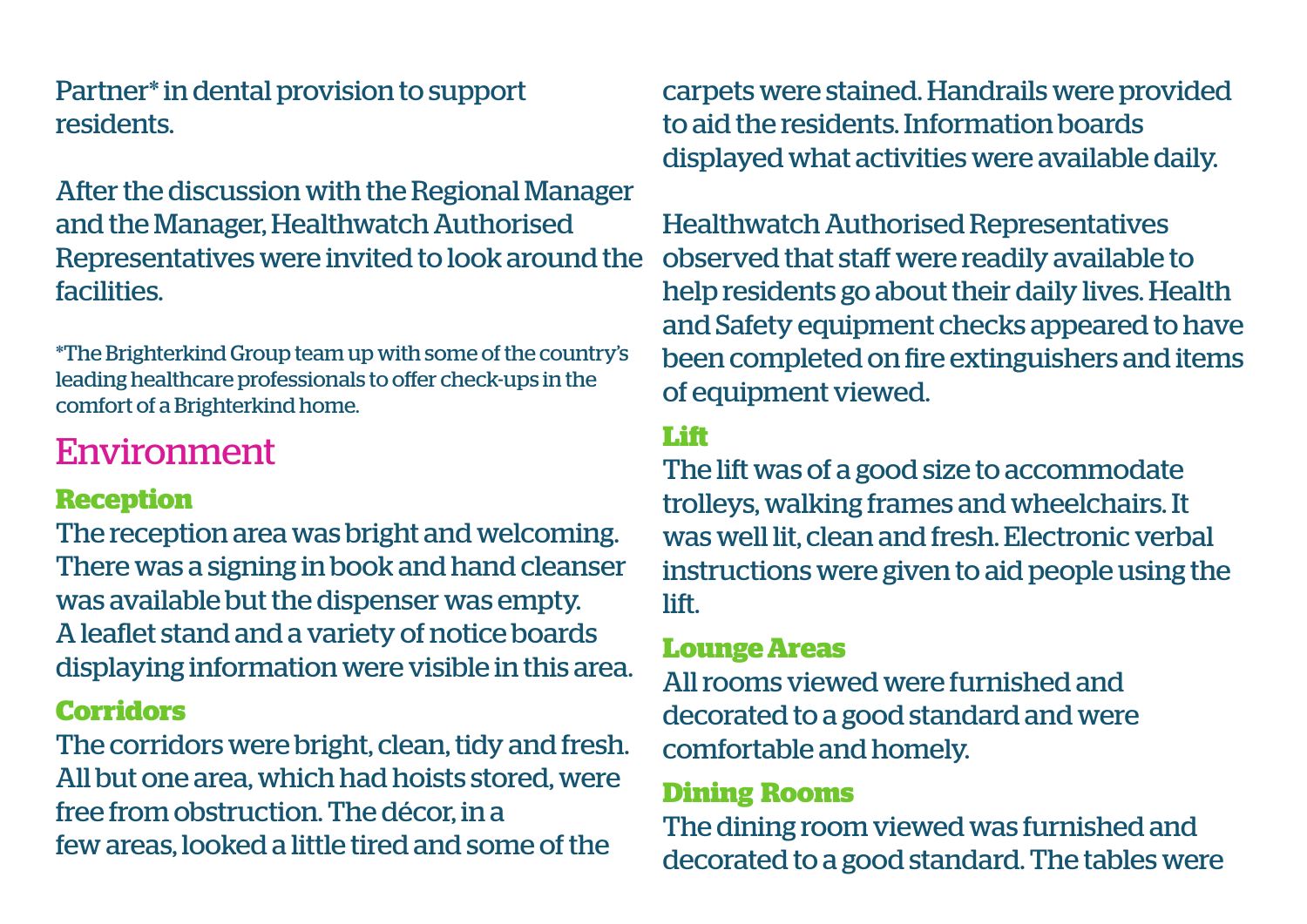set with linen, cutlery and crockery. Staff were observed assisting residents with dignity and respect.

#### **Bathroom & Wetrooms**

The rooms viewed were very spacious and appointed to a good standard with specialized equipment to aid residents.

Call bells were positioned appropriately.

#### **Bedrooms**

Rooms viewed were decorated and furnished to a good standard and all had ensuite facilities. Each bedroom was fitted with call bells within easy reach for residents who may require assistance. It was evident that residents were able to personalise their rooms with their own items.

#### **Kitchen**

The home has a Food Hygiene rating of 5.

The kitchen itself was very clean, tidy and organised with a good range of equipment. There was a service hatch through to the dining room. All staff working in this area wore appropriate personal protective clothing.

#### **Laundry**

The laundry room was well equipped and of good size with efficient systems in place for collecting, washing and returning residents clothes.

#### **External Areas and Gardens**

Car parking was available on site for visitors and staff. A small skip and an old disused fridge were observed in the front garden. One of the light shades was dislodged and looked unsafe. These issues were reported to the Manager on the day.

Apart from these issues the grounds in general were well kept, neat and tidy.

#### **Staff Observations**

Staff appeared to be friendly and attentive. They were observed treating residents with dignity and respect.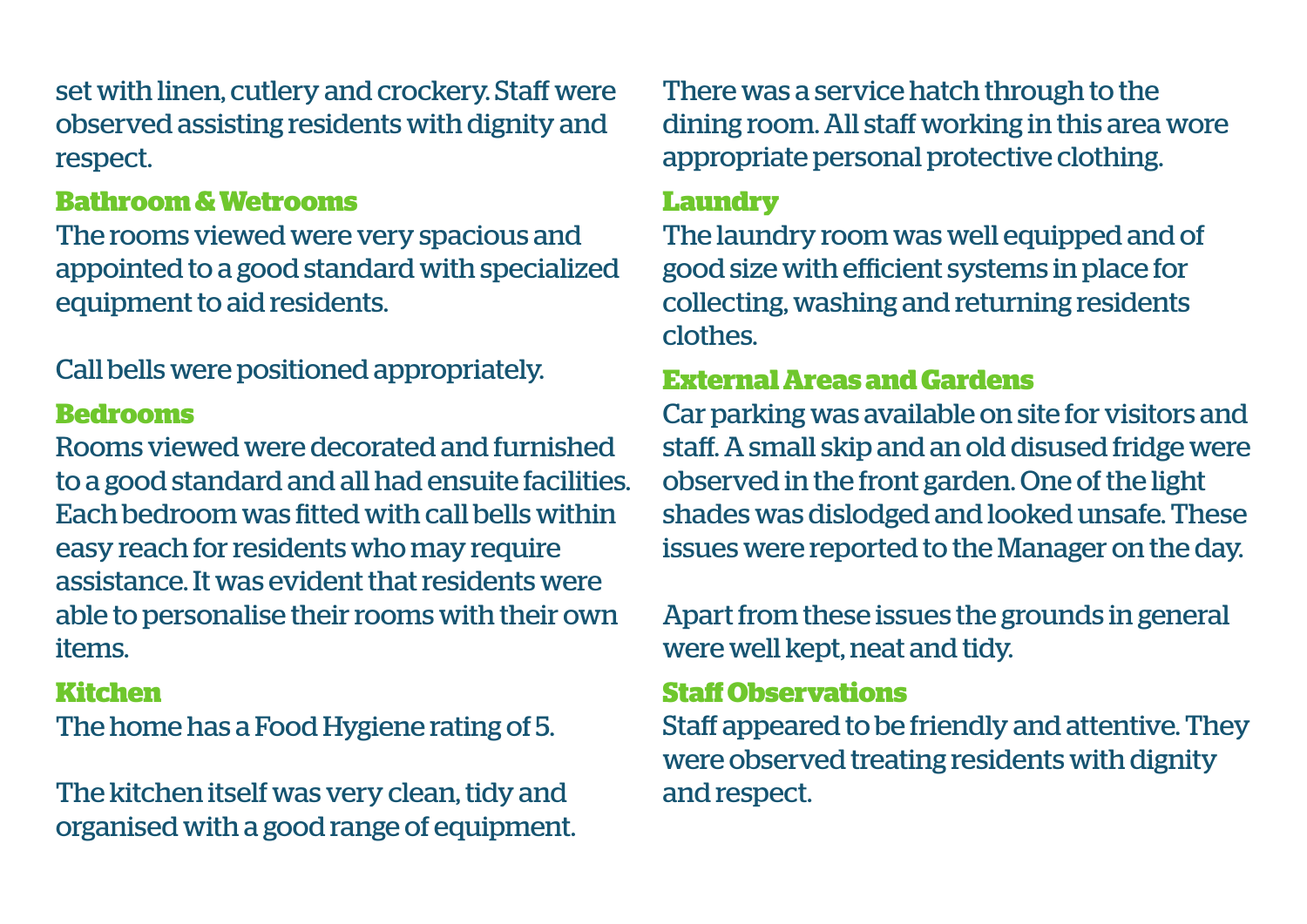### **Feedback (from Staff, Service Users, Relatives, Visitors, Carers)**

#### **Staff**

All staff spoken to said that they enjoyed working in Charlotte House Care Home. One member of staff reported that the only major problem to them was when another member of staff calls in sick at short notice which can cause staff shortages on that shift.

#### **Residents**

Residents who spoke to Healthwatch Authorised Representatives on the day reported that they were very happy and very comfortable living at Charlotte House Care Home.

#### **Relative Comments**

"My mother is very well looked after by all of the staff."

"I chose this Care Home for my relative to have some respite as my friend recommended it."

## Safeguarding Observations

No Safeguarding issues were identified at the time of our visit.

Healthwatch Enter and Views are not intended to specifically identify safeguarding issues. However, if safeguarding concerns arise during a visit they are reported in accordance with Healthwatch safeguarding policies.

If any safeguarding issues are identified during a Healthwatch Enter and View the Local Authority will be notified on the same day as the Enter and View visit.

#### **Safeguarding Alerts Reported in the last 12 Months**

Any alerts were reported to the Safeguarding team. They were all documented and investigated with satisfactory outcomes.

### **It is seen as good practice for all Health and Social Care Services to report potential Safeguarding alerts to Wirral Council's**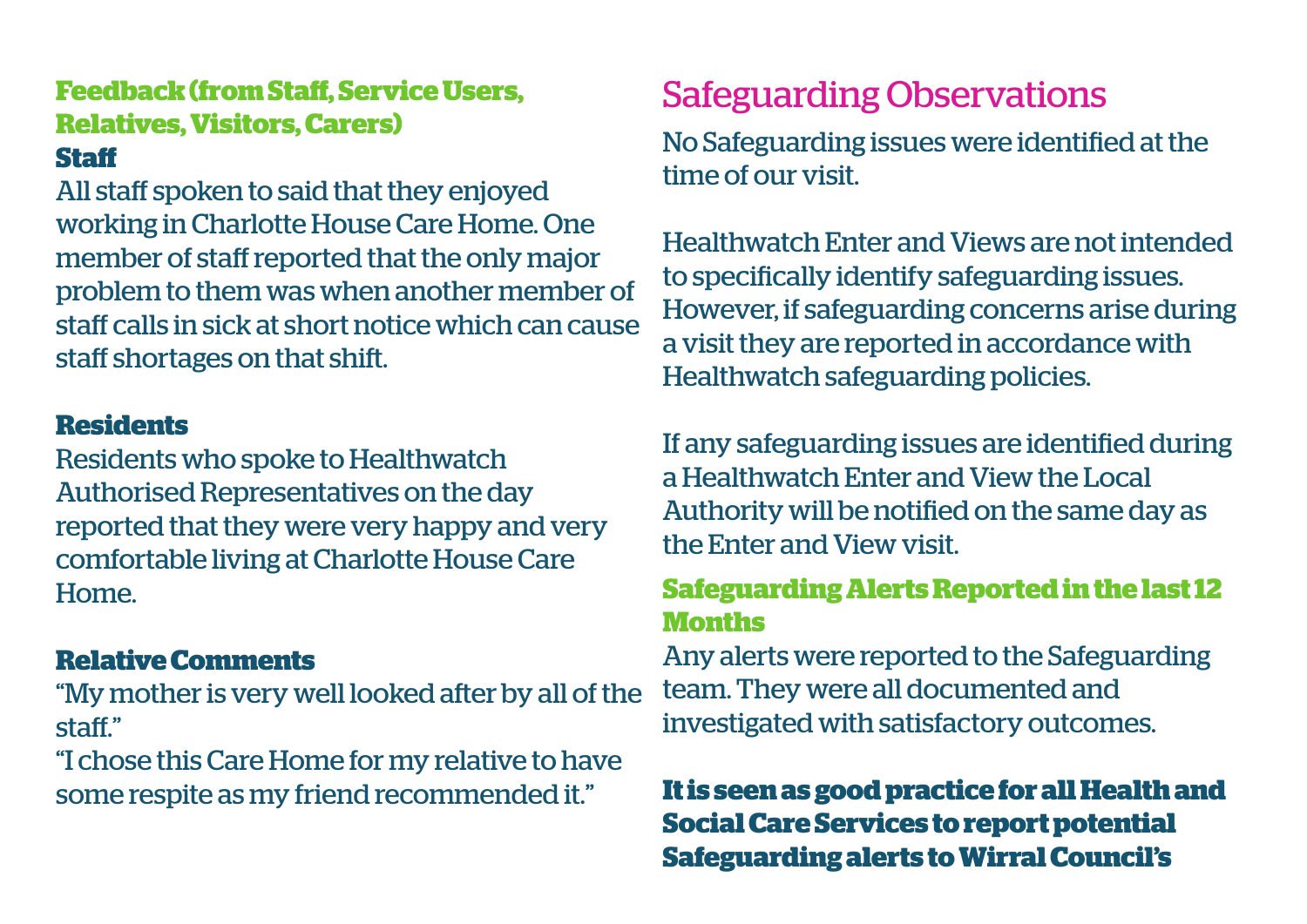## **Conclusions**

The home provided a spacious and comfortable environment for residents.

Residents looked well cared for and happy.

Staff were observed treating residents with respect and dignity.

Healthwatch would have liked to have seen more residents using the facilities and communal areas.

Healthwatch were concerned that there had been a high turnover of Managers recently.

Recommendations & Considerations

» Display Healthwatch 'Your Voice' leaflets to allow feedback to be gathered independently.

**Central Advice and Duty Team.** » Consider forging good links with the local community.

> » As the Home offers End of Life Care it would be beneficial for staff to complete the '6 Steps End of Life Training'

» Remove the old fridge from the garden.

» Encourage Nurses dispensing medication to wear a red tabard.

#### » Ensure that hand sanitizers are re-filled

#### **Supplementary Feedback from the Provider, Post-Visit**

I am delighted with the comments made by staff, visitors and residents as detailed in your report about our Care Home.

I enjoyed your visit and it was very nice to meet you and your team.

**Healthwatch Follow-up Action** Revisit the home in 12 months.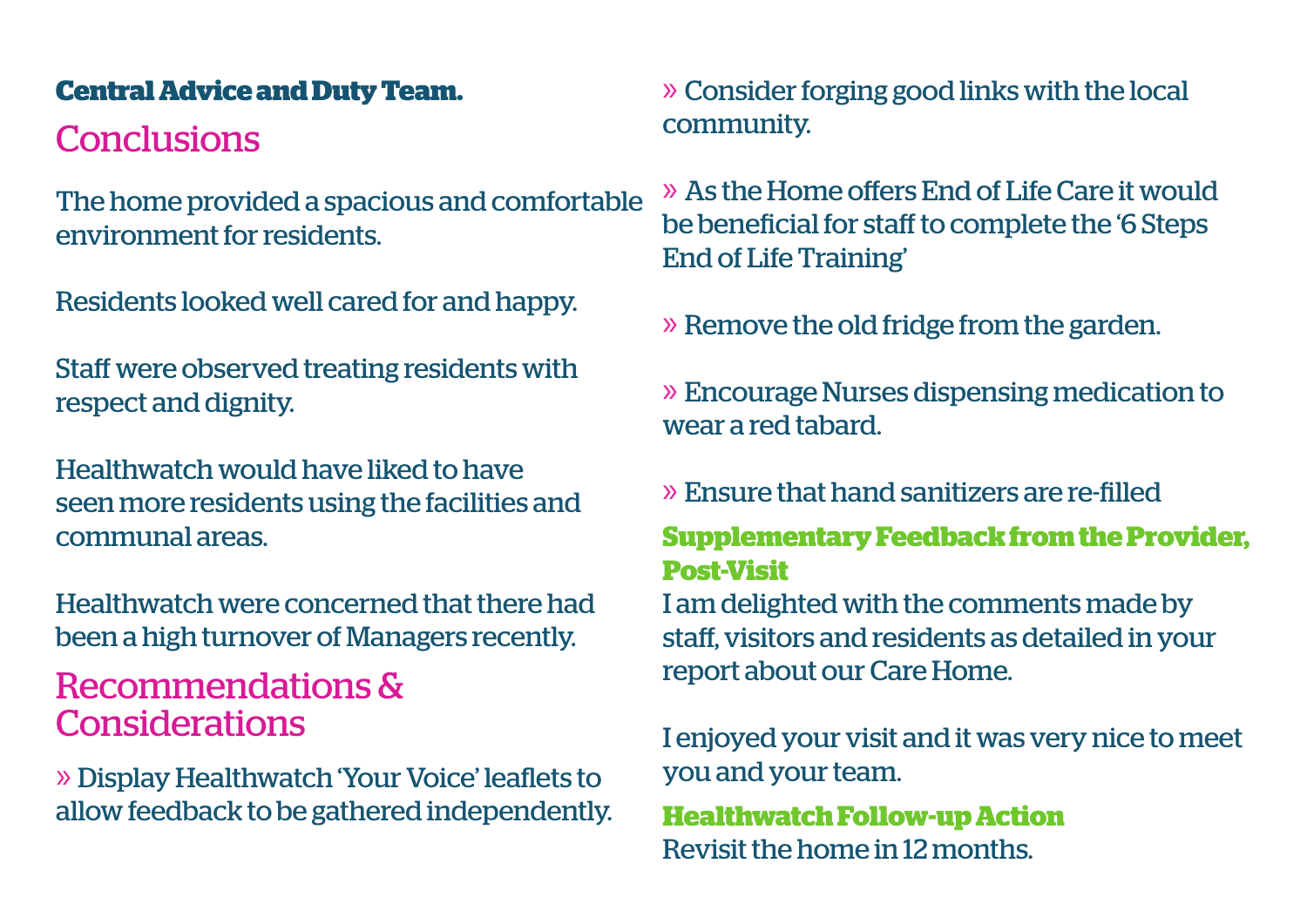#### **Distribution of Report**

Healthwatch Wirral will submit the report to the Provider, Commissioner and CQC.

Healthwatch Wirral will publish the report on its website and submit to Healthwatch England in the public interest.